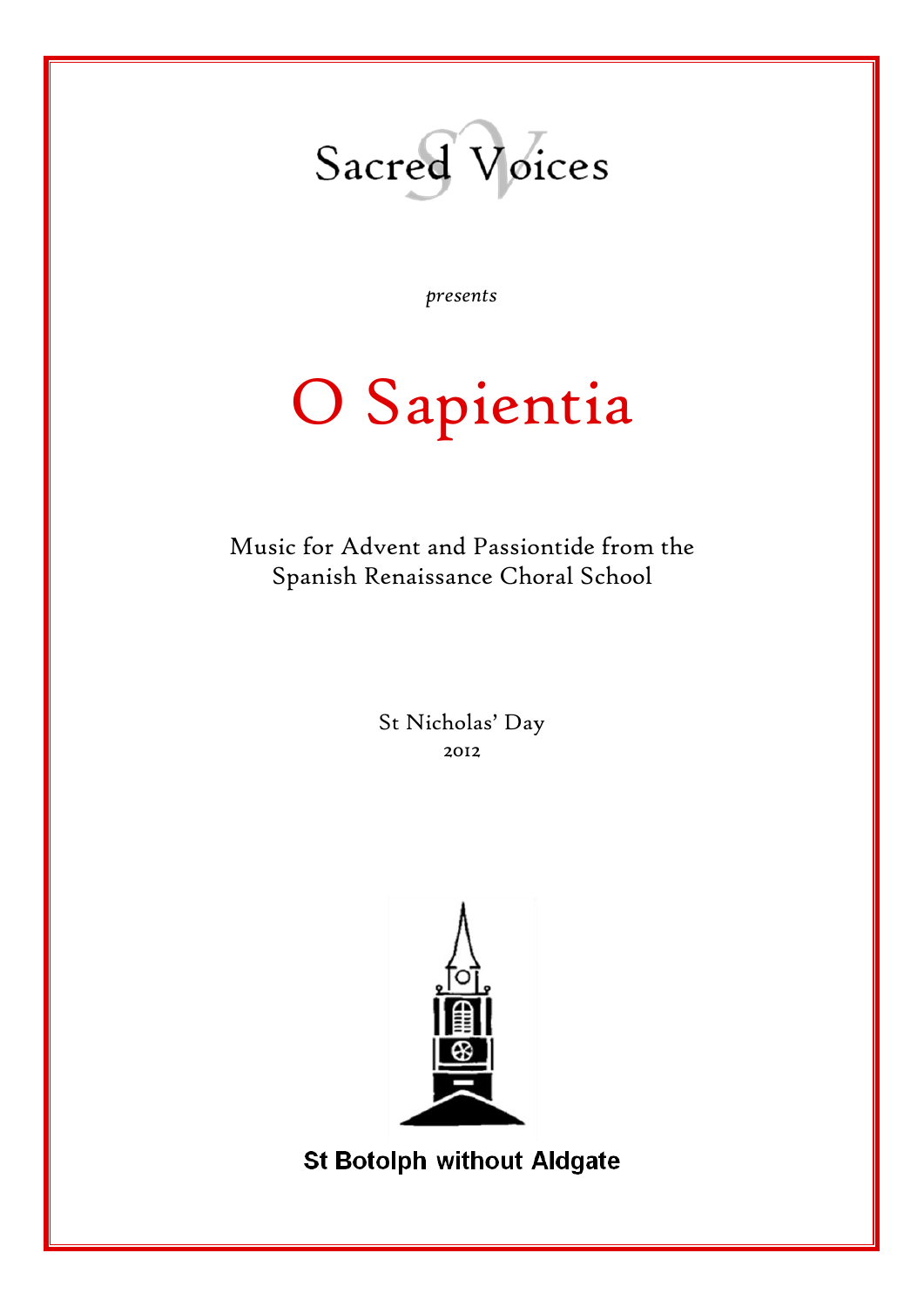Quia per incarnate Verbi mysterium, nova mentis nostrae oculis lux tuae claritatis influsit: ut dum visibiliter Deum cognoscimus, per hunc in invisibilium amorem rapiamur.

*For through the mystery of the incarnate Word the new light your clarity shined in the eyes of our mind, so that, by knowing God visibly, we might thereby be seized by the love of things invisible.*

*From the proper preface for Christmas Day*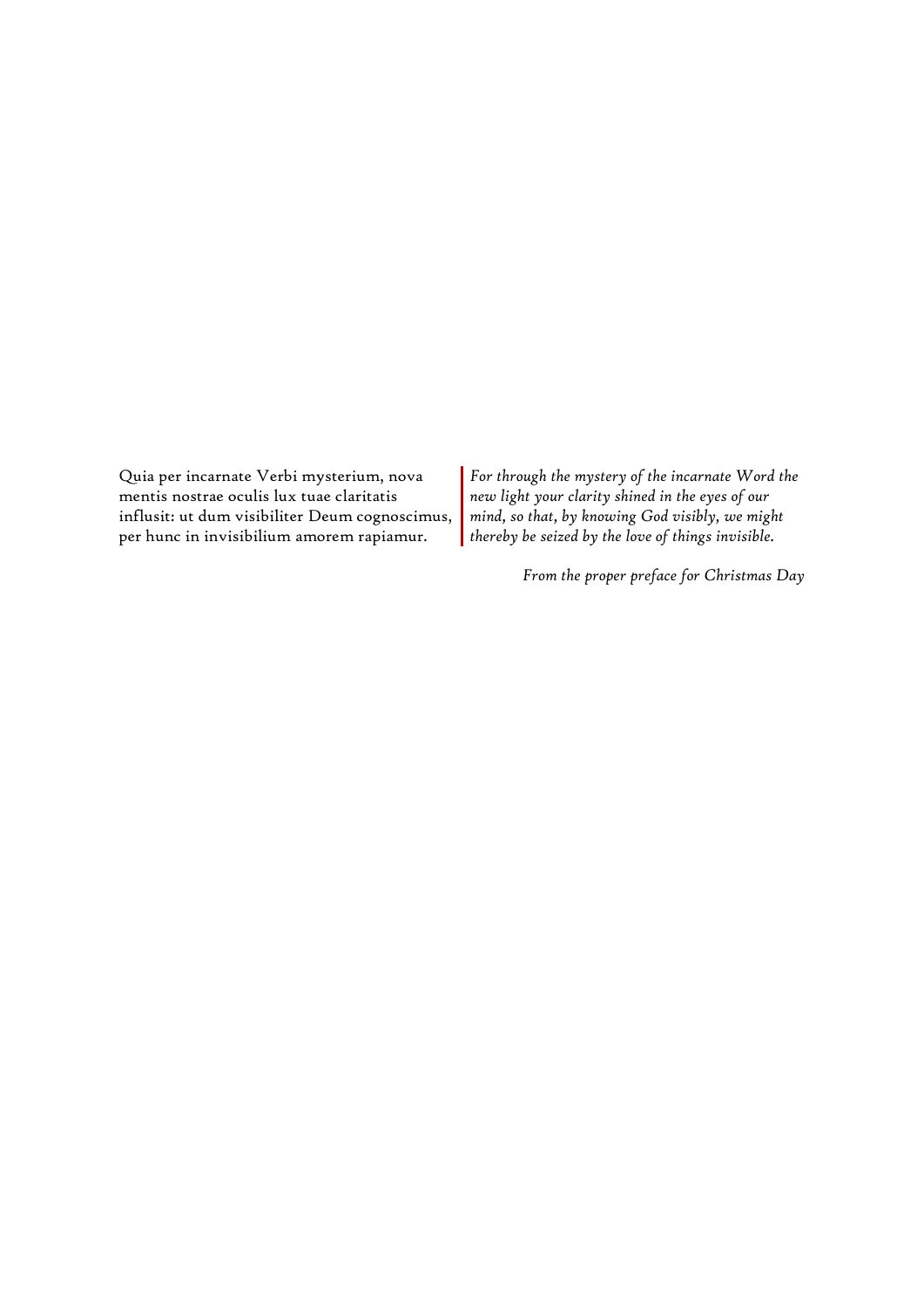# O Sapientia

## *Please reserve applause until the end of the concert*

| O Sapientia                                       | Anon.                               |
|---------------------------------------------------|-------------------------------------|
| Alma Redemptoris Mater                            | Tomás Louis de Victoria (1548-1611) |
| Missa Alma Redemptoris Mater: Kyrie               | Victoria                            |
| Canite Tuba                                       | Francisco Guerrero (1528-1599)      |
| O Adonaï                                          | Anon.                               |
| Magnificat Primi Toni                             | Victoria                            |
| Missa Alma Redemptoris Mater: Gloria              | Victoria                            |
| O Radix Jesse                                     | Anon.                               |
| Missa Alma Redemptoris Mater: Credo               | Victoria                            |
| O Clavis David                                    | Anon.                               |
| Pueri Hebraeorum                                  | Victoria                            |
| Missa Alma Redemptoris Mater: Sanctus, Benedictus | Victoria                            |
| O Oriens                                          | Anon.                               |
| Missa Alma Redemptoris Mater: Agnus Dei           | Victoria                            |
| O Rex Gentium                                     | Anon.                               |
| O Domine Jesu Christe                             | Guerrero                            |
| <b>Ecce Dominus Veniet</b>                        | Victoria                            |
| O Emmanuel                                        | Anon.                               |
| Ave Maria                                         | Victoria                            |
| <b>Surrexit Pastor Bonus</b>                      | Victoria                            |
|                                                   |                                     |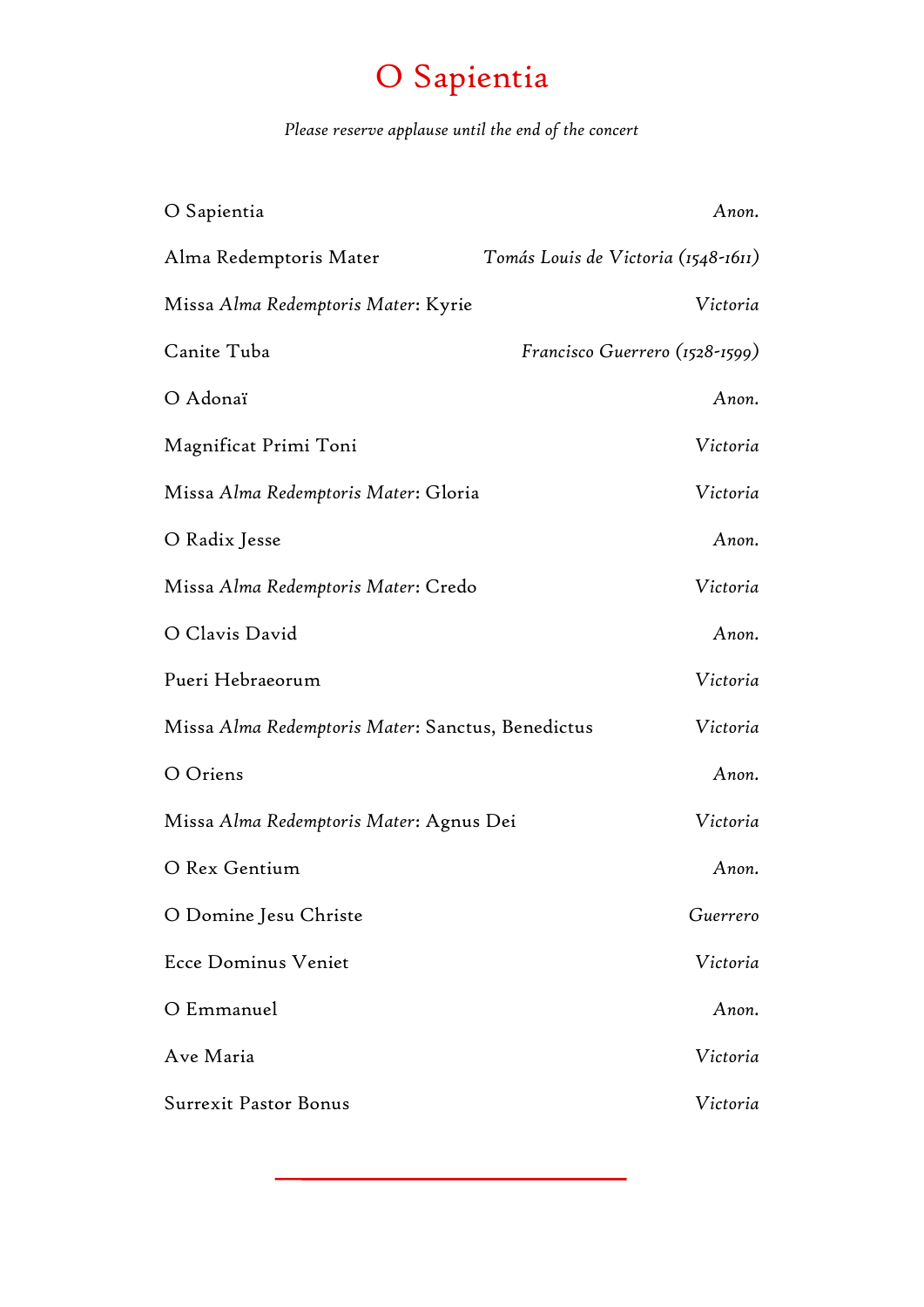HE GREAT Advent antiphons have since the eighth century (and arguably as far back as the sixth century) heralded the closing days of this penitential season of Advent. Each antiphon is sung at vespers on the seven evenings before Christmas and begins with a Messianic name drawn from the prophecy of Isaiah in the Old Testament. Each name (Sapientia, Adonai, Radix Jesse etc.) is carefully placed so that when read as an acrostic they spell the Latin text 'ero cras' ('tomorrow I will be with you'), thus signalling the beginning of the Christmas season. T

As the 'days' progress in this concert, we will approach not only Christmas but also Easter culminating in the incarnation itself and the crucifixion: juxtaposing Christ of the nativity with Christ of the resurrection.

In 1584, Tomás Louis de Victoria (1548- 1611) returned to his home country of Spain having spent much of his working life in Rome and having petitioned his benefactor, Philip II, to allow his return in 1583, to continue his life as a priest. Victoria was to become chaplain to Philip II's sister, the Dowager Empress Maria, who since 1541 had been living in retirement at the Monasterio de las Ds Scalazas de S Carla in Madrid. It was here that Victoria was placed in charge of the three-to-a-part choir of the chapel and where Victoria set about composing and publishing a number of his mature works. A product of these publications was the volume of masses (in part book format) completed in 1600, distinctive for their eight-voice writing (exceeded only in one case with the twelvevoice *Missa Laetus Sum*). It is from this collection that the *Missa Alma redemptoris mater* is drawn.

The five movements of the *Missa Alma redemptoris mater* form a parody mass based on the antiphon of the same name, which is traditionally recited at the close of compline each night from the first Sunday of Advent through to the feast of the purification on 2 February.

The text of the motet *Alma redemptoris mater* invokes the 'star of the sea' and the supplicant is reminded of Mary's role as guide to all Christians (and especially gentiles who, in the Old Testament, are often referred to metaphorically as 'the sea') in directing the way to the Christ, the redeemer. Published in 1581 in one of five sumptuous folios produced during Victoria's time at the Congregazione dell'Oratorio (a community of lay priests, which Victoria joined after becoming a priest in 1575), this is one of ten settings of Marian antiphons composed and published by Victoria during his lifetime.

Victoria's personal friend Francisco Guerrero (1528-1599), composed the striking *Canite tuba* in 1570. The text of the *prima pars* quotes two prophesies of the coming Messiah: Joel 2 and Isaiah 40, while the *secunda pars* turns its focus to a prayer for the speedy arrival of the Christ in highly metaphorical language taken from Isaiah 45. The music mirrors this distinction by contrasting the fanfare-like entries of the opening exposition with the *legato* opening of the second.

*O Adonaï* recalls the appearance of God to Moses in the burning bush: calling His people out of the slavery of Egypt and into the Promised Land. This can be seen to prefigure the appearance of Christ, whose coming is first announced by the message of Gabriel to Mary and is followed by Mary's song of joy, the Magnificat. Mary, like the burning bush, became a vessel for God without being consumed by His presence. The twelve-voice, double-choir *Magnificat primi toni* is one of Victoria's most ambitious with some extremely colourful and expressive writing, such as the dramatic change of meter at 'fecit potentiam'. What is more, Victoria is able to make full expressive use of the forces he has on offer, such as the first double-choir entry at 'quia respexit', suggesting the multiplicity of peoples to henceforth acknowledge Mary as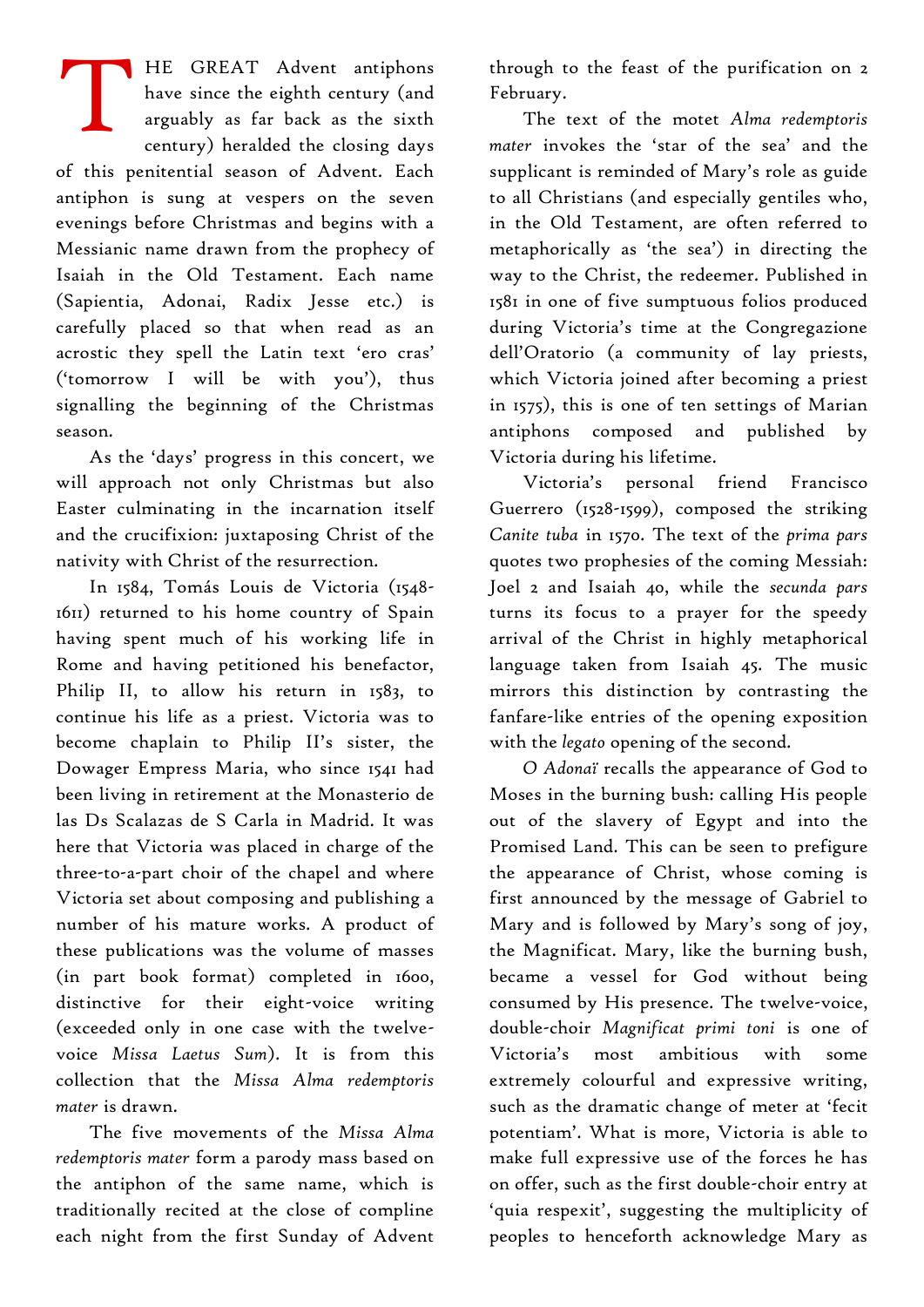'blessed'. Not only does this verse exaggerate the number of parts, but also their range: extending from the minimal perfect fifth, to the almost maximum three octave range of the choir at the close of the verse.

The Magnificat (used liturgically at vespers each day) is followed here by another song of praise: the Gloria in Excelsis, from the proper of the mass. Victoria is equally capable of intimate and subtle part writing as he is striking gestures here: particularly from 'Domine Deus, Agnus Dei', which has a verse-like quality to it and holds all three parts in a loose canon.

A similar effect is achieved in the Credo at 'crucifixus', where the cantus voices observe strict canon at the unison, while the lower altus and tenor parts complete the delicate polyphonic texture. This polyphony is balanced by the proceeding 'et incarnatus est', which is almost entirely homophonic. The pair, therefore, forms a single unit of polar opposites describing the birth and death of Christ: a view further underlined by the section's framing with relatively simple antiphonal writing.

The key of David ('Clavis David') spurs us into Holy Week with the emphasis of Christ's ancestry traceable back to David, and indeed Abraham (as St Matthew has demonstrated). It is a motif picked up again for Christ's triumphal entry into Jerusalem in the week leading up to his death and it is this text that is used by Palestrina in both the motet *Pueri Hebraeorum* and the *Sanctus* and *Benedictus* pair of the mass. Victoria draws our attention to the crowd's exclamation in the motet by carefully contrasting the polyphonic writing preceding it with the brash homophonic chords and harmony which veers into an unusually bright subdominant major. By contrast, in the mass movements, it is the 'pleni sunt caeli' that receives this treatment

along with a slowing of the harmonic rhythm from roughly changing every tactus to every four tacti. This has the effect of further highlighting the text and the increasing complexity of the inner part writing.

Guerrero's *O Domine Jesu Christe* sets text for Eastertide which consider the redemptive effect of Christ's passion and death for the individual. Published first in 1570 (and again in 1597, 1600 and 1613 – tonight's performance is of the original edition), the piece is remarkable for its evocative pathos (particularly in the opening exposition), broken only by the fanfare-like 'Adoro te'.

Victoria's *Ecce Dominus Veniet*, by contrast, strikes a triumphal tone anticipating the second coming of Christ 'and all the saints with him'. Published first in 1572, it is almost certain that Guerrero and Victoria would have known each other's compositions and continued to be influenced by the other's work.

The final chant *O Emmanuel* is sung on the evening before Christmas Eve: completing the cycle of seven antiphons. The final section of this evening's concert then contrasts the very beginning and ending of the church's liturgical year with music that has been set aside for particular musical invention.

Victoria's eight-voice 'Ave Maria' is one of his most expressive pieces and paraphrases Gabriel's message of the Virgin's conception. Initially, the voices work as antiphonal choirs before joining together for the climactic 'Ora pro nobis'. Meanwhile *Surrexit Pastor Bonus* is set for Easter morning and is a joyful celebration of Christ's triumph over death. In metaphorical language, Christ is exclaimed as the first conqueror of the grave and we, his flock, are invited to respond with rejoicing: Alleluia.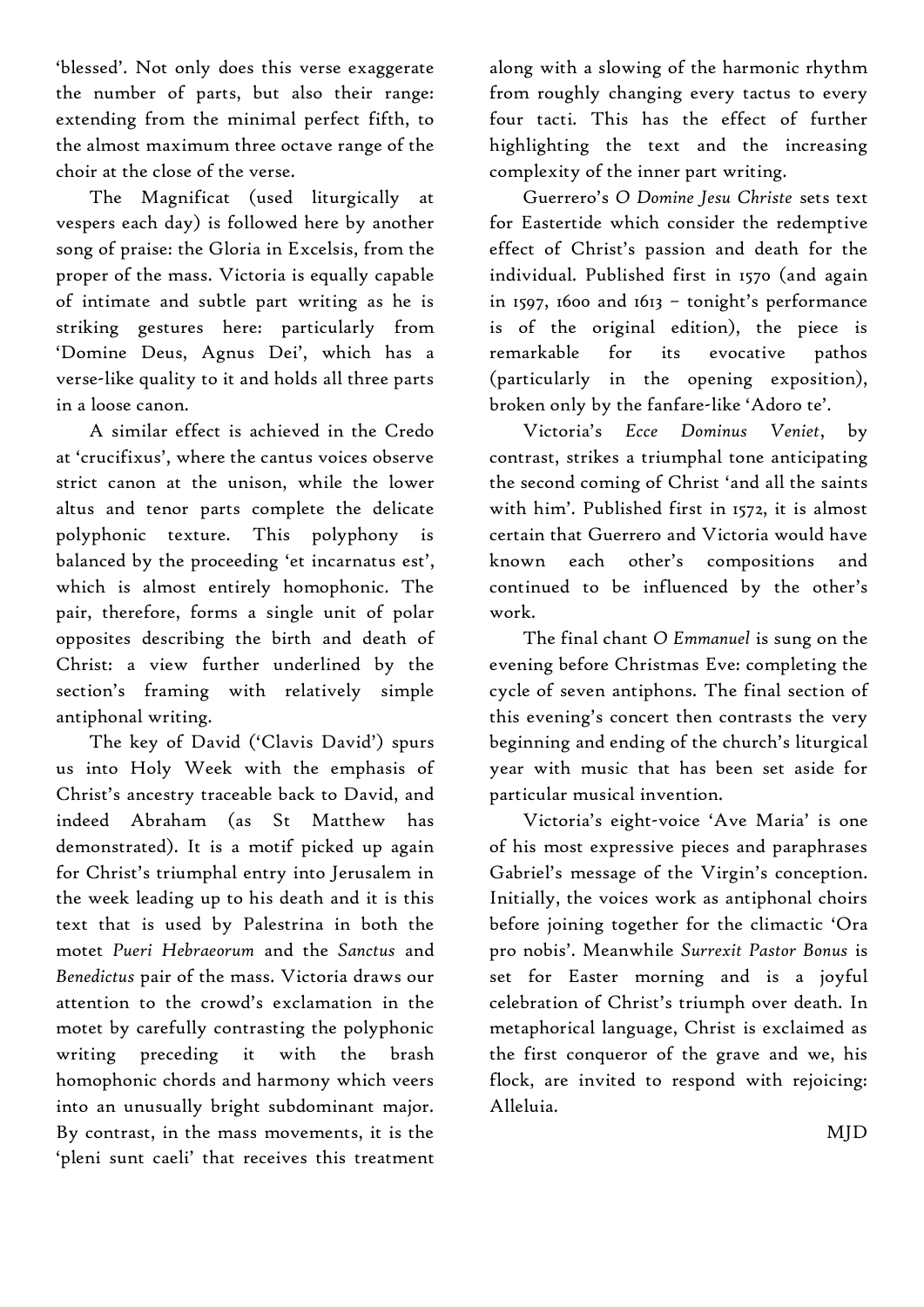## Translations

#### O Sapientia *Anon.*

O Sapientia, quae ex ore Altissimi prodisti, attingens a fine usque ad finem, fortiter suaviterque disponens omnia: veni ad docendum nos viam prudentiae.

#### Alma redemptoris mater *Victoria*

Alma redemptoris mater, quae pervia caeli porta manes, et stella maris, succurre cadenti, surgere qui curat, populo. Tu quae genuisti, natura mirante, tuum sanctum genitorem, virgo prius ac posterius, Gabrielis ab ore sumens illud ave, peccatorum miserere.

#### Missa *Alma redemptoris mater*: Kyrie *Victoria*

Kyrie eleison; Christe eleison; Kyrie eleison.

#### Canite tuba *Guerrero*

Canite tuba in Sion, quia prope est dies Domini: ecce veniet ad salvandum nos. Erunt prava in directa, et aspera in vias planas: veni, Domine, et noli tardare.

Rorate caeli desuper et nubes pluant justum: aperiatur terra, et germinet Salvatorem: ostende nobis Domine misericordiam tuam et salutare tuum da nobis: veni, Domine, et noli tardare.

#### O Adonaï *Anon.*

O Adonaï, et Dux domus Israel, qui Moysi in igne flammae rubi apparuisti, et ei in Sina legem dedisti: veni ad redimendum nos in brachio extento. O Wisdom, coming forth from the mouth of the Most High, reaching from one end to the other, mightily and sweetly ordering all things: Come and teach us the way of prudence.

Kindly mother of the redeemer, who art ever of heaven the open gate, and the star of the sea, aid a fallen people, which is trying to rise again. Thou who didst give birth, while nature marvelled how, to Thy holy creator, virgin both before and after, from Gabriel's mouth accepting the 'all hail', be merciful towards sinners.

Lord, have mercy; Christ, have mercy; Lord, have mercy.

Blow the trumpet in Zion, for the day of the Lord is at hand: behold, He comes to save us. The crooked shall be made straight, and the rough ways plain: come, Lord, and do not delay.

Drop down ye heavens, from above, and let the skies pour down righteousness: let the earth open and bring forth a Saviour. show us your mercy, O Lord, and grand us your salvation: come, Lord, and do not delay.

O Adonaï, and leader of the House of Israel, who appeared to Moses in the fire of the burning bush, and gave him the law on Sinai: come and redeem us with an outstretched arm.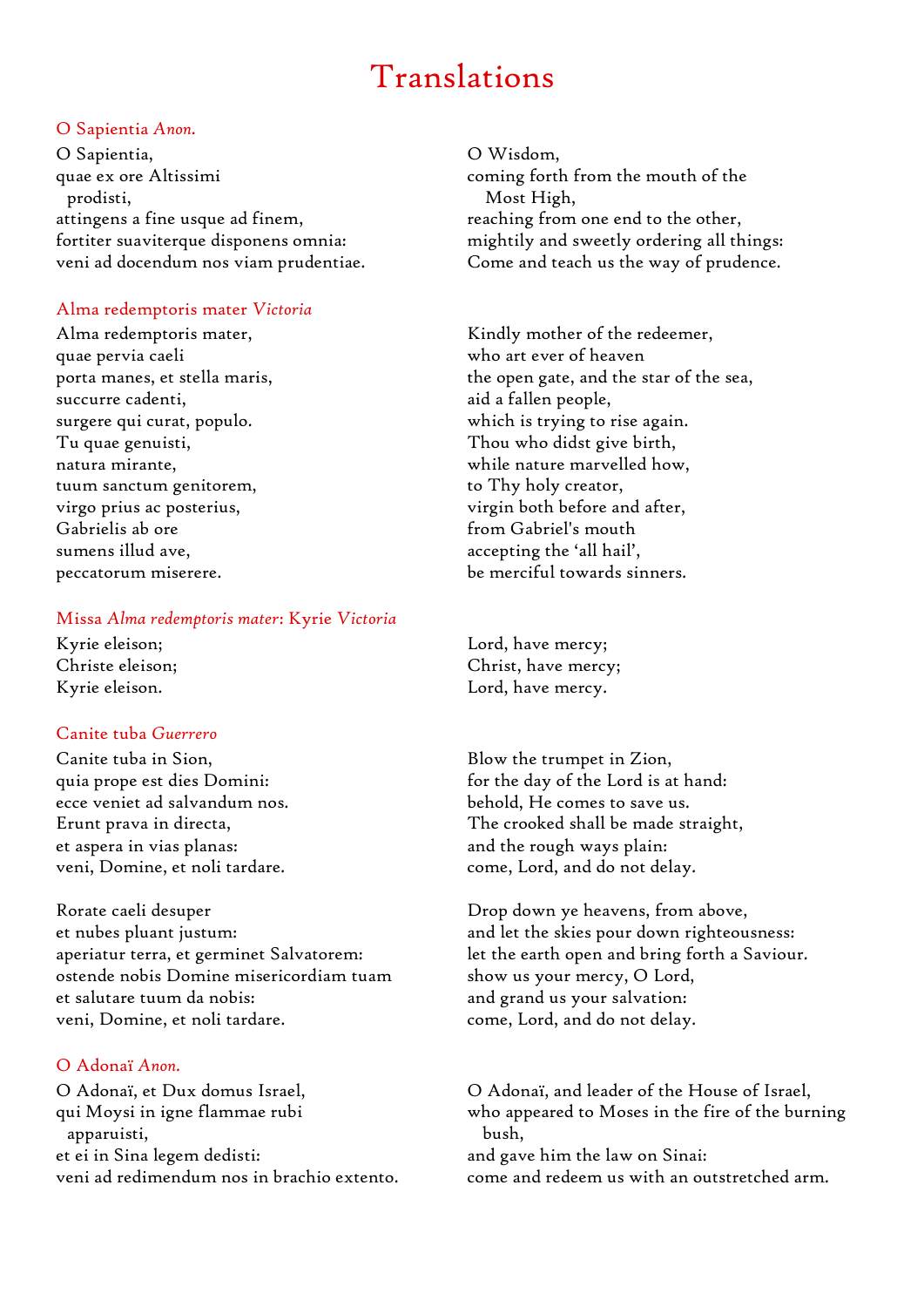#### Magnificat primi toni *Victoria*

Magnificat anima mea Dominum. Et exsultavit spiritus meus in Deo salutari meo. Quia respexit humilitatem ancillae suae: ecce enim ex hoc beatam me dicent omnes generationes. Quia fecit mihi magna, qui potens est: et sanctum nomen eius. Et misericordia eius, a progenie et progenies: timentibus eum. Fecit potentiam in brachio suo: dispersit superbos mente cordis sui. Deposuit potentes de sede: et exaltavit humiles. Esurientes implevit bonis: et divites dimisit inanes. Suscepit Israel puerum suum: recordatus misericordiae suae. Sicut locutus est ad patres nostros: Abraham, et semini eius in saecula. Gloria Patri, et Filio, et Spiritui Sancto, Sicut erat in principio, et nunc, et semper, et in saecula saeculorum. Amen.

#### Missa *Alma Redemptoris Mater*: Gloria *Victoria*

Gloria in excelsis Deo et in terra pax hominibus bonae voluntatis. Laudamus te; benedicimus te; adoramus te; glorificamus te; gratias agimus tibi propter magnam gloriam tuam. Domine Deus, Rex caelestis, Deus Pater omnipotens. Domine Fili unigenite, Jesu Christe, Domine Deus, Agnus Dei, Filius Patris, qui tollis peccata mundi, miserere nobis; qui tollis peccata mundi, suscipe deprecationem nostram. Qui sedes ad dexteram Patris, miserere nobis. Quoniam tu solus Sanctus, tu solus Dominus, tu solus Altissimus, Jesu Christe, cum Sancto Spiritu in gloria Dei Patris. Amen.

My soul doth magnify the Lord. And my spirit hath rejoiced in God my Saviour. For He hath regarded the humility of his handmaid: for behold from henceforth all generations shall call me blessed. For He that is mighty, hath done great things to me: and holy is his name. And his mercy is from generation unto generations: to them that fear him. He hath shewed might in his arm: he hath scattered the proud in the conceit of their heart. He hath put down the mighty from their seat: and hath exalted the humble. He hath filled the hungry with good things: and the rich He hath sent empty away. He hath received Israel his servant: being mindful of his mercy. As He spoke to our fathers: to Abraham and to his seed for ever. Glory be to the Father, and to the Son, and to the Holy Ghost, As it was in the beginning, is now, and ever shall be, world without end. Amen.

Glory be to God in the highest and on earth peace to men of good will. We praise Thee; we bless Thee; we worship Thee; we glorify Thee; We give thanks to Thee for Thy great glory. O Lord God, Heavenly King, God the Father Almighty. O Lord Jesus Christ, the only begotten Son. Lord God, Lamb of God, Son of the Father, Thou that takest away the sins of the world, have mercy upon us; Thou that takest away the sins of the world, receive our prayer. Thou that sittest at the right hand of the Father, have mercy upon us. For Thou only art holy, Thou only art the Lord, Thou only art the most high, Jesus Christ, together with the Holy Ghost in the glory of God the Father. Amen.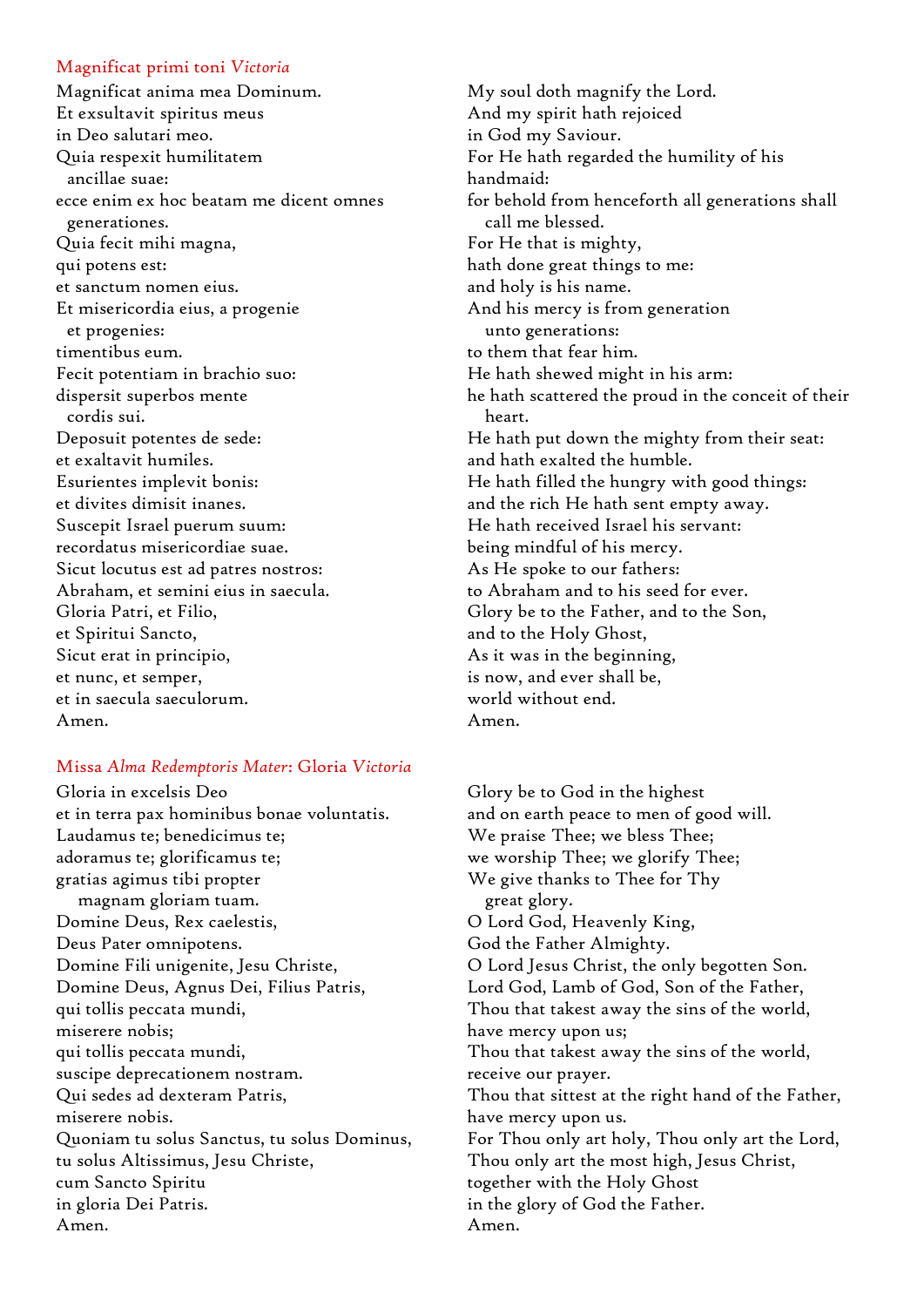#### O Radix Jesse *Anon.*

O Radix Jesse, qui stas in signum populorum; super quem continebunt reges os suum, quem Gentes deprecabuntur: veni ad liberandum nos, jam noli tardare.

#### Missa *Alma Redemptoris Mater*: Credo *Victoria*

Credo in unum Deum; Patrem omnipotentem, factorem caeli et terrae, visibilium omnium et invisibilium.

Credo in unum Dominum Jesum Christum, Filium Dei unigenitum, et ex Patre natum ante omnia sæcula. Deum de Deo, lumen de lumine, Deum verum de Deo vero, Genitum non factum, consubstantialem Patri: per quem omnia facta sunt. Qui propter nos homines, et propter nostram salutem descendit de caelis. Et incarnatus est de Spiritu Sancto ex Maria Virgine: et homo factus est. Crucifixus etiam pro nobis, sub Pontio Pilato, passus et sepultus est. Et resurrexit tertia die secundum Scripturas: et ascendit in caelum. Sedet ad dexteram Patris: et iterum venturus est cum gloria, judicare vivos et mortuos: cujus regni non erit finis.

Credo in Spiritum Sanctum, Dominum, et vivificantem: qui ex Patre Filioque procedit. Qui cum Patre et Filio simul adoratur et conglorificatur: qui locutus est per Prophetas.

Credo in unam sanctam catholicam et apostolicam Ecclesiam. Confiteor unum baptisma in remissionem peccatorum. Et expecto resurrectionem mortuorum et vitam venturi sæculi. Amen.

## O Clavis David *Anon.*

O Clavis David, et sceptrum domus Israel; qui aperis, et nemo claudit; O Root of Jesse, standing as a sign among the peoples; before you kings will shut their mouths, to you the nations will make their prayer: Come and deliver us, and delay no longer.

I believe in one God; the Father almighty, maker of heaven and earth, and of all things visible and invisible.

And in one Lord Jesus Christ, the only begotten Son of God, begotten of the Father before all worlds. God of God, light of light, true God of true God, begotten not made, being of one substance with the Father: by Whom all things were made. Who for us men, and for our salvation descended from heaven. And was incarnate by the Holy Ghost of the Virgin Mary: and was made man. He was crucified also for us, suffered under Pontius Pilate, and was buried. And on the third day He rose again according to the Scriptures: and ascended into heaven. He sitteth at the right hand of the Father: and He shall come again with glory, to judge the living and the dead: and His kingdom shall have no end.

I believe in the Holy Ghost, the Lord and giver of life: Who prodeedeth from the Father and the Son. Who with the Father and the Son together is worshipped and glorified: as it was told by the Prophets.

And I believe in one holy catholic and apostolic Church. I acknowledge one baptism for the remission of sins. And I await the resurrection of the dead and the life of the world to come. Amen.

O Key of David and sceptre of the House of Israel; you open, and no one can shut;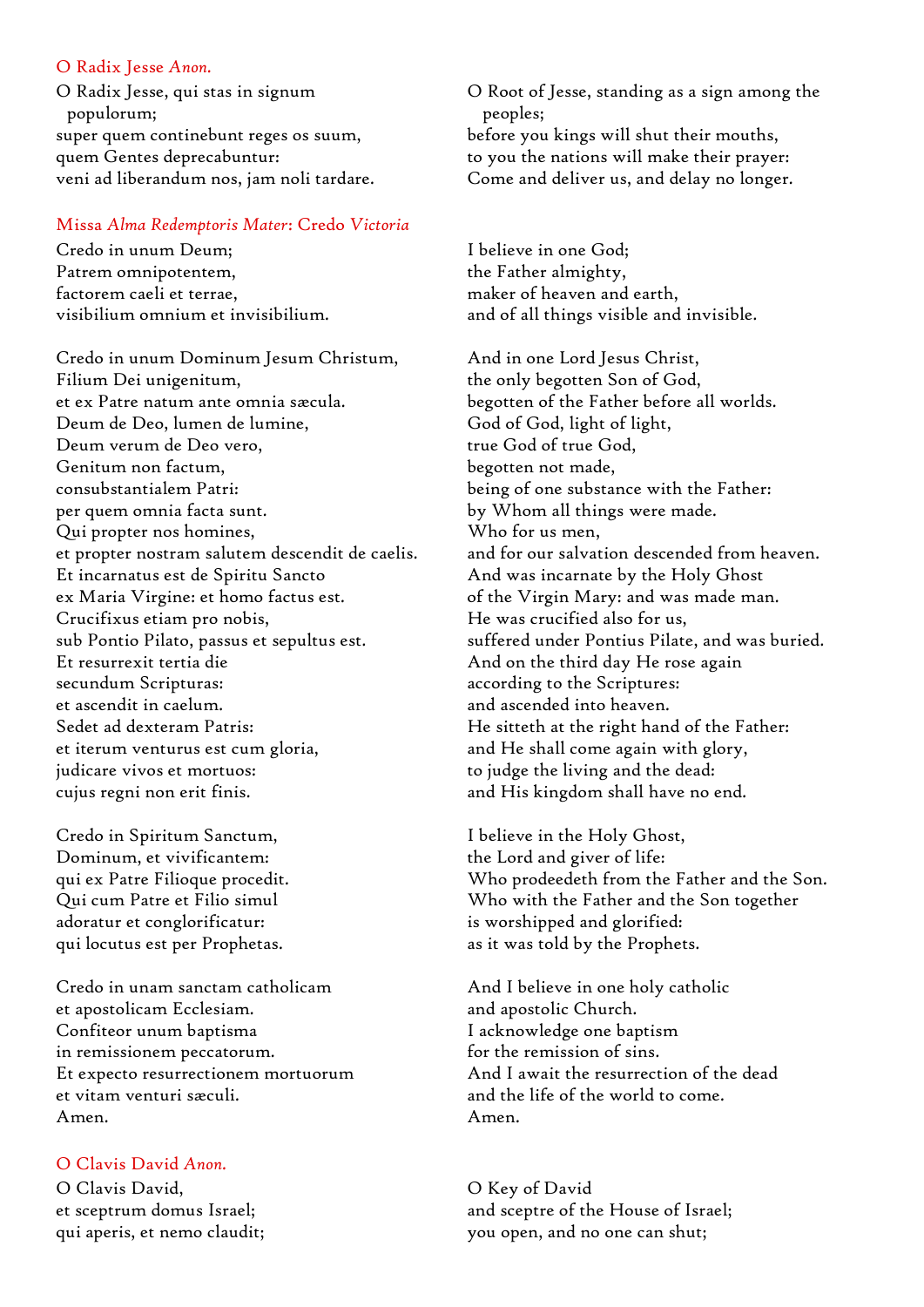claudis, et nemo aperit: veni, et educ vinctum de domo carceris, sedentem in tenebris, et umbra mortis.

#### Pueri Hebraeorum *Victoria*

Pueri Hebraeorum vestimenta prosternebant in via et clamabant dicentes: Hosanna Filio David: benedictus qui venit in nomine Domini.

#### Missa *Alma Redemptoris Mater*: Sanctus, Benedictus *Victoria*

Sanctus, Sanctus, Sanctus, Dominus Deus Sabaoth; pleni sunt caeli et terra gloria tua. Hosanna in excelsis. Benedictus qui venit in nomine Domini. Hosanna in excelsis.

#### O Oriens *Anon.*

O Oriens, splendor lucis aeternae, et sol iustitiae: veni, et illumina sedentes in tenebris, et umbra mortis.

#### Missa *Alma Redemptoris Mater*: Agnus Dei *Victoria*

Agnus Dei, qui tollis peccata mundi, miserere nobis. [Agnus Dei, qui tollis peccata mundi, miserere nobis. Agnus Dei, qui tollis peccata mundi, dona nobis pacem.]

#### O Rex Gentium *Anon.*

O Rex Gentium, et desideratus earum, lapisque angularis, qui facis utraque unum: veni, et salva hominem, quem de limo formasti.

## O Domine Jesu Christe *Guerrero*

O Domine Jesu Christe adoro te, in cruce vulneratum, felle et acetum potatum: te deprecor, ut vulnera tua sint remedium animae meae. you shut, and no one can open: come, and lead the prisoners from the prison house, those who dwell in darkness, and the shadow of death.

The Hebrew children spread their garments in the way, and cried out, saying: Hosanna to the Son of God: blessed is He that cometh in the Name of the Lord.

Holy, Holy, Holy, Lord God of Hosts; heaven and earth are full of Thy glory. Hosanna in the highest. Blessed is He that cometh in the name of the Lord. Hosanna in the highest.

O Morning Star, splendour of light eternal, and sun of righteousness: Come and enlighten those who dwell in darkness, and the shadow of death.

Lamb of God, you who take away the sins of the world, have mercy upon us.

[Lamb of God, you who take away the sins of the world, have mercy upon us.

Lamb of God, you who take away the sins of the world, grant us peace.]

O King of the nations, and their desire, the cornerstone, making both one: come, and save the human race, which you fashioned from clay.

O Lord Jesus Christ I worship Thee, wounded on the Cross, having drunk of gall and vinegar: I beseech Thee, that Thy wounds will be a balm for my soul.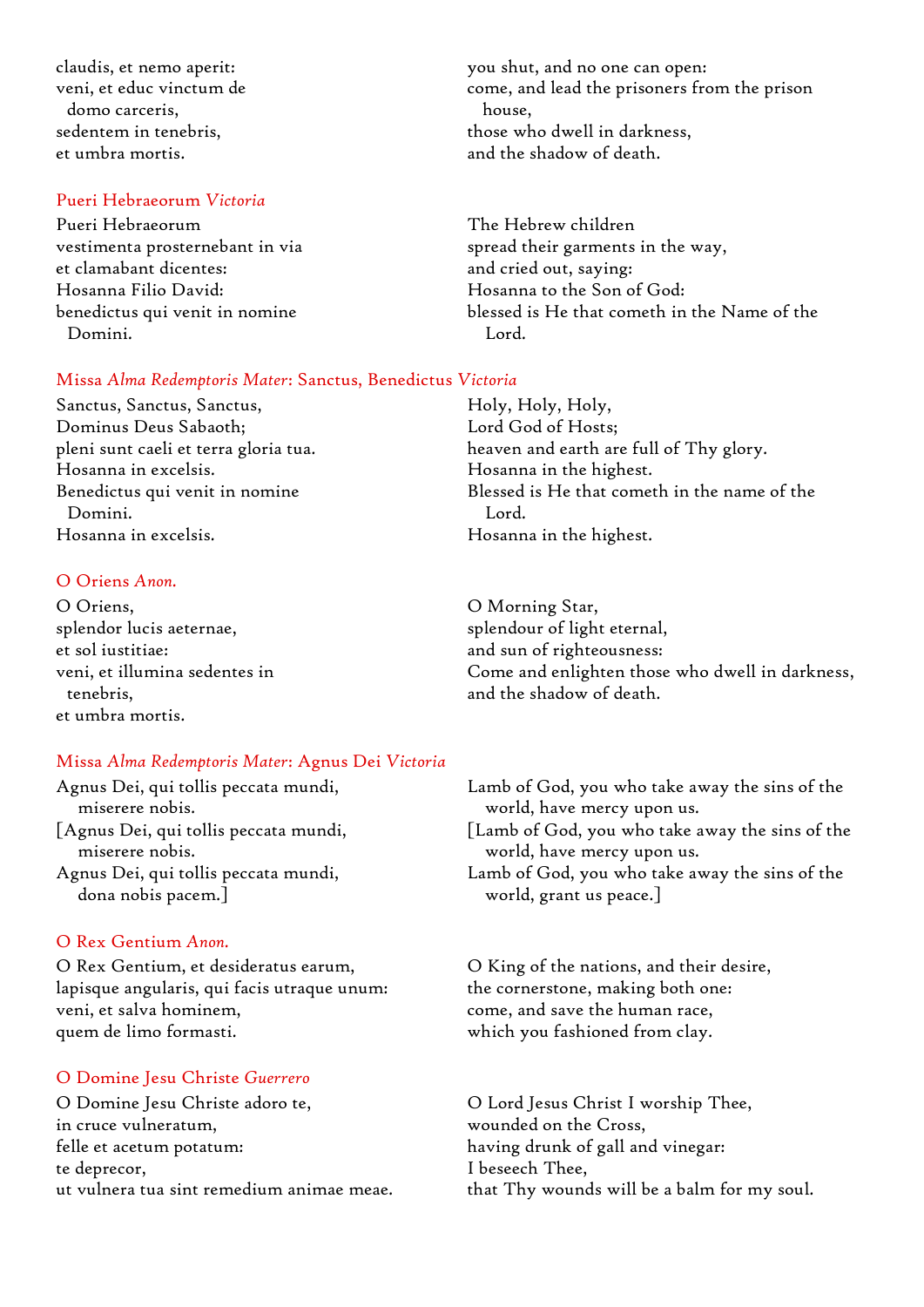#### Ecce Dominus veniet *Victoria*

Ecce, Dominus veniet et omnes sancti ejus cum eo. Alleluia. Et erit in die illa lux magna. Alleluia.

Ecce apparebit Dominus super nubem candidam, et cum eo sanctorum millia. Alleluia

#### O Emmanuel *Anon.*

O Emmanuel, Rex et legifer noster, exspectatio Gentium, et Salvator earum: veni ad salvandum nos, Domine, Deus noster.

#### Ave Maria *Victoria*

Ave Maria, gratia plena, Dominus tecum; benedicta tu in mulieribus, et benedictus fructus ventris tui, Jesus. Sancta Maria, Regina caeli, dulcis et pia, O Mater Dei, ora pro nobis peccatoribus, ut cum electis te videamus.

#### Surrexit Pastor Bonus *Victoria*

Surrexit Pastor bonus qui animam suam posuit pro ovibos suis et pro grege suo mori dignatus est. Alleluia.

Behold, the Lord comes and all his saints with him. Alleluia. And on that day there will be great light. Alleluia.

Behold our Lord shall appear upon a white cloud, and with Him thousands of saints. Alleluia.

O Emmanuel, our king and our lawgiver, the hope of the nations and their Saviour: come and save us, O Lord our God.

Hail Mary, full of grace, the Lord is with you; blessed are you among women, and blessed is the fruit of your womb, Jesus. Holy Mary, Queen of heaven, sweet and saintly, O Mother of God, pray for us sinners, so that with the elect we may look upon you.

The good shepherd has arisen who laid down his life for his sheep and for his flock deigned to die. Alleluia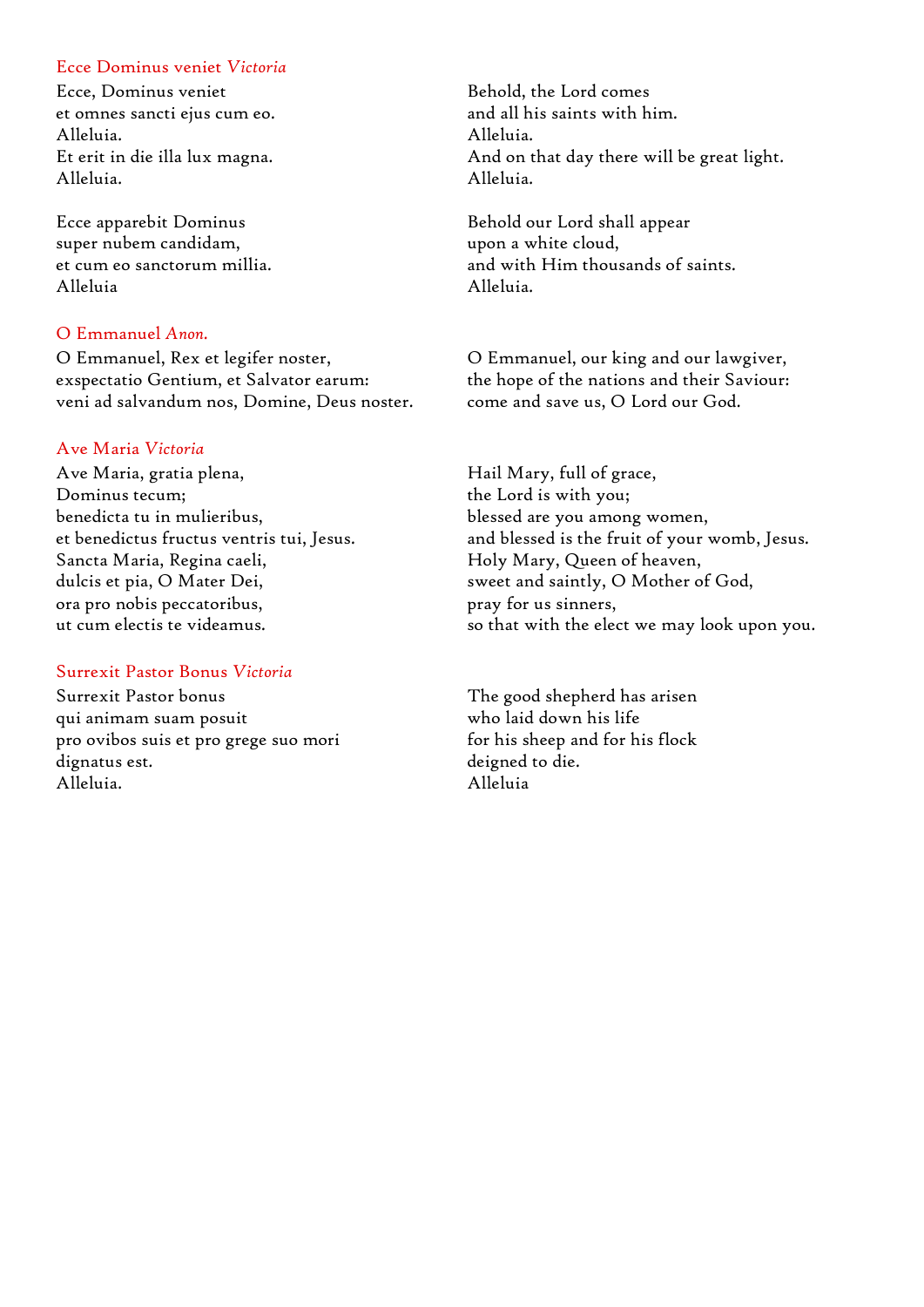

*Director* Matthew Dunn

Madeline Clare de Berrié Katharina Höffler Catriona Arthur Martyna Kasprzyk

#### *Tenors Bases*

Miles Russell Nicholas Wilson Thomas Drew

#### *Sopranos Countertenors*

Dan Brittain William Morrison Gordon Waterson Tristram Cooke

Lawrence Halksworth Oscar Davies William Hess Chris Jeanes

Matthew Dunn began his musical education aged eight and quickly ascended the ABRSM grades, culminating in a distinction at grade 8 aged 14. By 16, Matthew had gained his performance diploma with the Associated Board, received one of the top five marks in the country for his music GCSE and was regularly performing with his school choir in cathedrals across the country. Matthew also began organ studies at this time.

In 2006, Matthew won a place to read music at Peterhouse, Cambridge, and was appointed organ scholar there, overseeing the weekly choral services in the college chapel.

At Peterhouse Matthew directed the choir on tours to Italy, the Netherlands and the Home Counties, as well as regular cathedral trips including Westminster Abbey, Canterbury, Lincoln and Ely Cathedrals. Matthew received his BA in 2009 and continued to the MPhil in 2010, having written a thesis on French thirteen-century polyphony being sung in the South-East of England.

As an organist, Matthew holds the prestigious FRCO diploma and gives regular recitals around the country. Recent venues include Canterbury, Edinburgh, Oxford (Queen's College) and Durham Cathedrals. Matthew is currently Organist and Director of Music at St Botolph without Aldgate, which has arguably the oldest church organ in the country.

In his spare time, Matthew has a job in the City, plays the violin in soundproofed rooms and is a keen collector of antiquarian books.

*Sacred Voices* is a new venture for Matthew and he looks forwards to further exciting possibilities in the future.

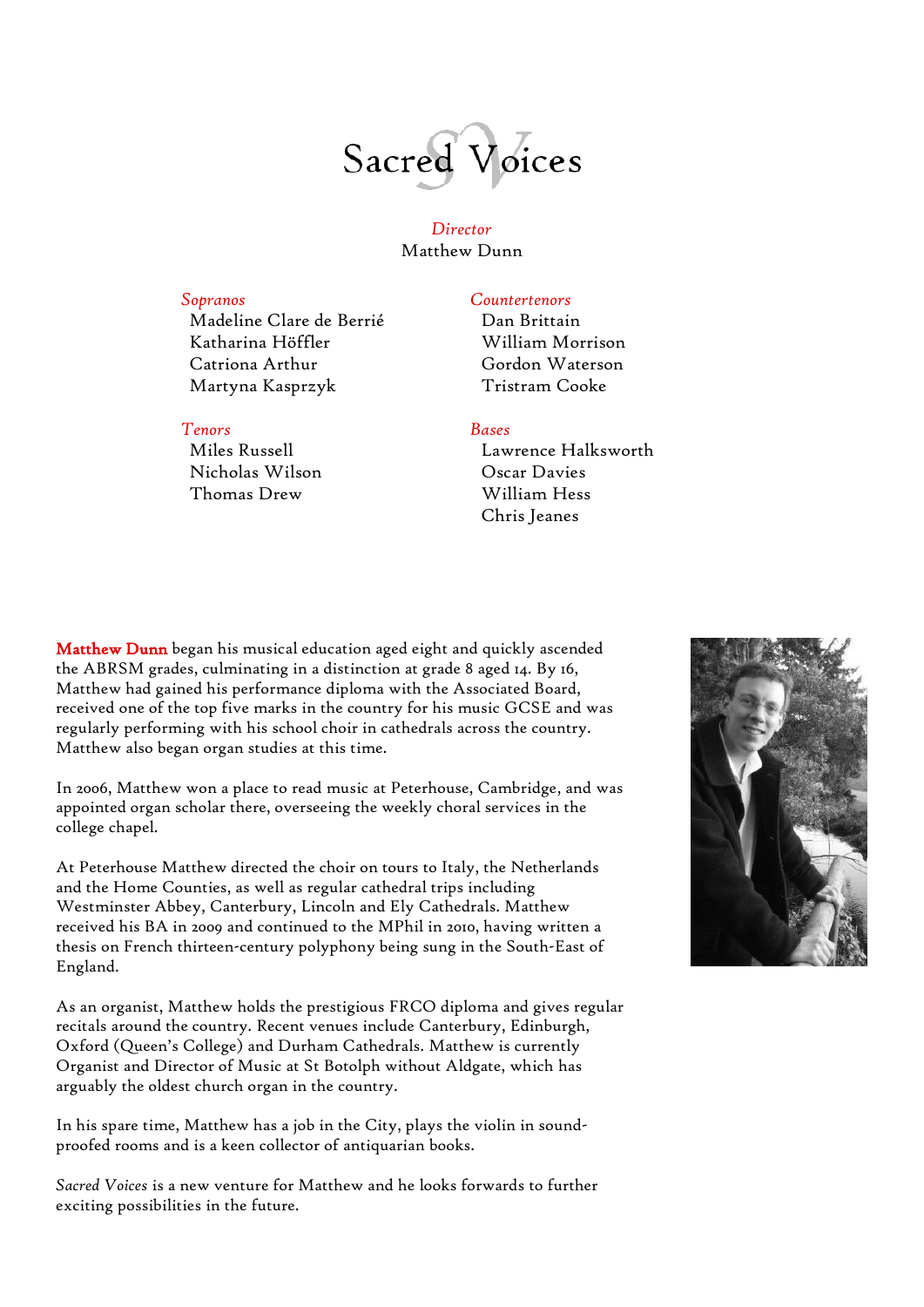

 Madeline Clare de Berrié was first inspired to sing after performing in the semi chorus of Pietro Mascagni's Cavalleria Rusticana with the Hallé Orchestra under Mark Elder. While studying Music at Magdalene College, Cambridge, Madeline sang with Clare College chapel choir, and then with a Choral Scholarship at Trinity College Cambridge, under Stephen Layton, during which time she sang on many recordings for Hyperion, including Baltic Exchange, Handel's Chandos Anthems, and a recording of David Brigg's choral works. She then went on to sing with the European Vocal Soloists, and is featured as a soloist on their debut recording. Madeline has performed as a soloist with The Vivaldi Ensemble, The Cambridge University Consort of Viols, the Cambridge University Baroque Ensemble and has performed the roles of Emmie and Cis in Shadwell Opera's production of Britten's Albert Herring at Holland Park, Serpina in Pergolesi's La Serva Padrona and Hébé in Rameau's Les Indes Galantes with Dartington Festival Baroque Orchestra.

Katharina Höffler came to England aged sixteen, after winning a scholarship to Malvern College to complete the International Baccalaureate. It is there that she discovered her love of singing and became an active member of both the chapel and chamber choir. Two years later she was awarded a place to read Classics at Peterhouse, Cambridge, where she became a chorister under the direction of Oliver Lomberg, Matthew Dunn and Helen Smee. After four successful years in the Peterhouse Chapel Choir she went to London to complete a Law Conversion course at the College of Law. During that time, she sang with the London Chorus and the Savoy Jazz Choir, a newly formed group created at Goodenough College, where she resided during her time in London. Katharina has joined *Sacred Voices* as a soprano and is looking forward to some more





 Catriona Arthur has recently graduated in French and Spanish from Jesus College, Cambridge, where she was a Choral Scholar in the Mixed Chapel Choir under Mark Williams. She is currently undertaking the first year of a Law Conversion Course and continues to enjoy singing in choirs in and around London. She is very excited to be taking part in *Sacred Voices*' debut concert and hopes this may be the first of many to come!

Mezzo-soprano Martyna Kasprzyk was born in Warsaw, Poland. She graduated from the Academy of Music in Lodz (Poland) in 2011 as a student of Urszula Kryger.

In 2012 she commenced a one-year Master of Art programme at the Royal Academy of Music in London, studying with Elizabeth Ritchie and Iain Ledingham

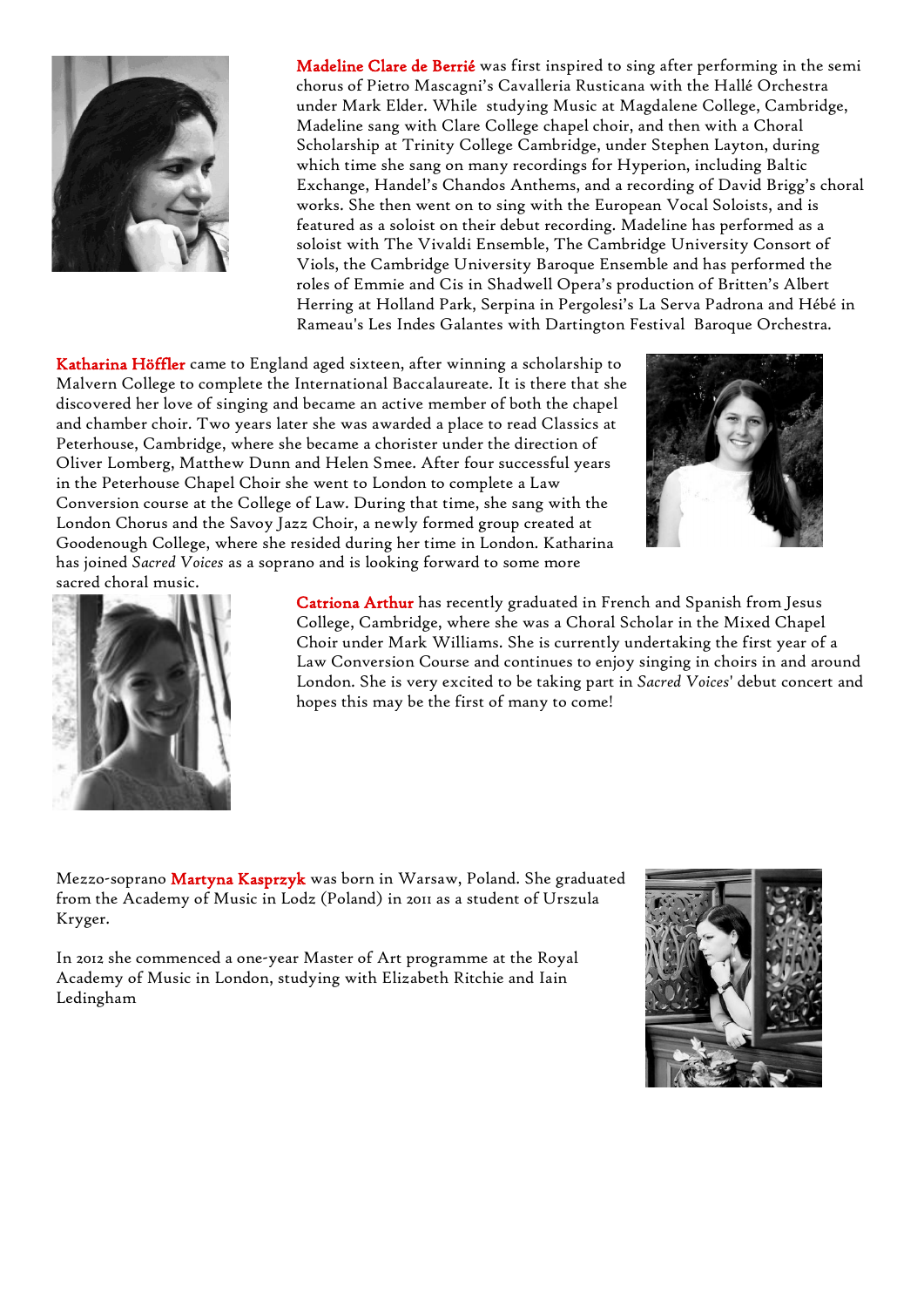

Dan Brittain is a countertenor, born and raised in Munich and Salzburg, the musical heartland of Mozart, Wagner and Michael Haydn. He read Anglo-Saxon, Norse & Celtic and won a choral scholarship at Peterhouse, Cambridge, graduating in 2010. After university, he went on to Lincoln Cathedral as Choral Scholar, where he sang daily services with the Cathedral Choir, as well as occasional concert and radio appearances with the close harmony group, *The Lincs Effect*. After an immensely enjoyable year in Lincoln, he won a prestigious lay clerkship at St George's Chapel, Windsor Castle, singing eight services a week as well as regular concerts with the acclaimed men and boys' choir. Still a relative newcomer to choral music, he has studied with Nigel Wickens, Ian Kennedy, Berty Rice and Tim Travers-Brown, besides taking part in occasional master classes. His solo work has included numerous recitals, as well as appearances in *Carmina Burana* (with Christ's College Music Society), the Bach *Magnificat* (with Lincoln Chorale), the *Christmas Oratorio, St Matthew Passion* and Handel's *Messiah* (all with the Choir of St George's Chapel). Now in his second year at Windsor, he enjoys choral music of all periods (singing, writing and conducting), and continues to maintain an interest in arcane languages as well as a barely contained addiction to foreign food.

William Morrison is currently a second year BA Classics student and Choral Scholar at King's College London. During his Gap Year, he was an Alto Choral Scholar at Exeter Cathedral, as well as working and teaching at the Cathedral School.





Gordon Waterson recently graduated from Trinity Laban Conservatoire of Music and Dance with a First Class BMus (Hons) (Performance) degree as a Counter Tenor as well as being awarded the Charles Proctor Prize for Choral Conducting. Gordon currently sings with various professional ensembles in the UK and throughout Europe, most notably as an apprentice with Sir John Eliot Gardiner's Monteverdi Choir. In addition to ensemble work, Gordon is an experienced soloist in both opera and on the concert platform having most recently undertaken the title role in Handel's 'Rinaldo' with the Trinity Laban Opera Group. Gordon is also the Vice President for Music on the Trinity Laban Student Union, and teaches and coaches a number of private singing pupils in the London area.

Tristram Cooke is a second year music undergraduate at King's College, London, where he is a Choral Scholar. He was a chorister at Ripon Cathedral for four years, and was Head Chorister decani in his final year. His first professional engagement was the treble solo in Fauré's Requiem with Ripon Choral Society in 2005. Solo performances include Messiah and Vivaldi Gloria with Sedbergh Choral Society, Bach's Cantata BWV 170 'Vergnügte Ruh, beliebte Seelenlust', and most recently Messiah in York. Forthcoming engagements include Bach's St John Passion with Oxford Harmonic Society in March 2013. He has deputised at York Minster and is now a deputy Vicar Choral at St Paul's Cathedral. He currently studies singing with Glenville Hargreaves.

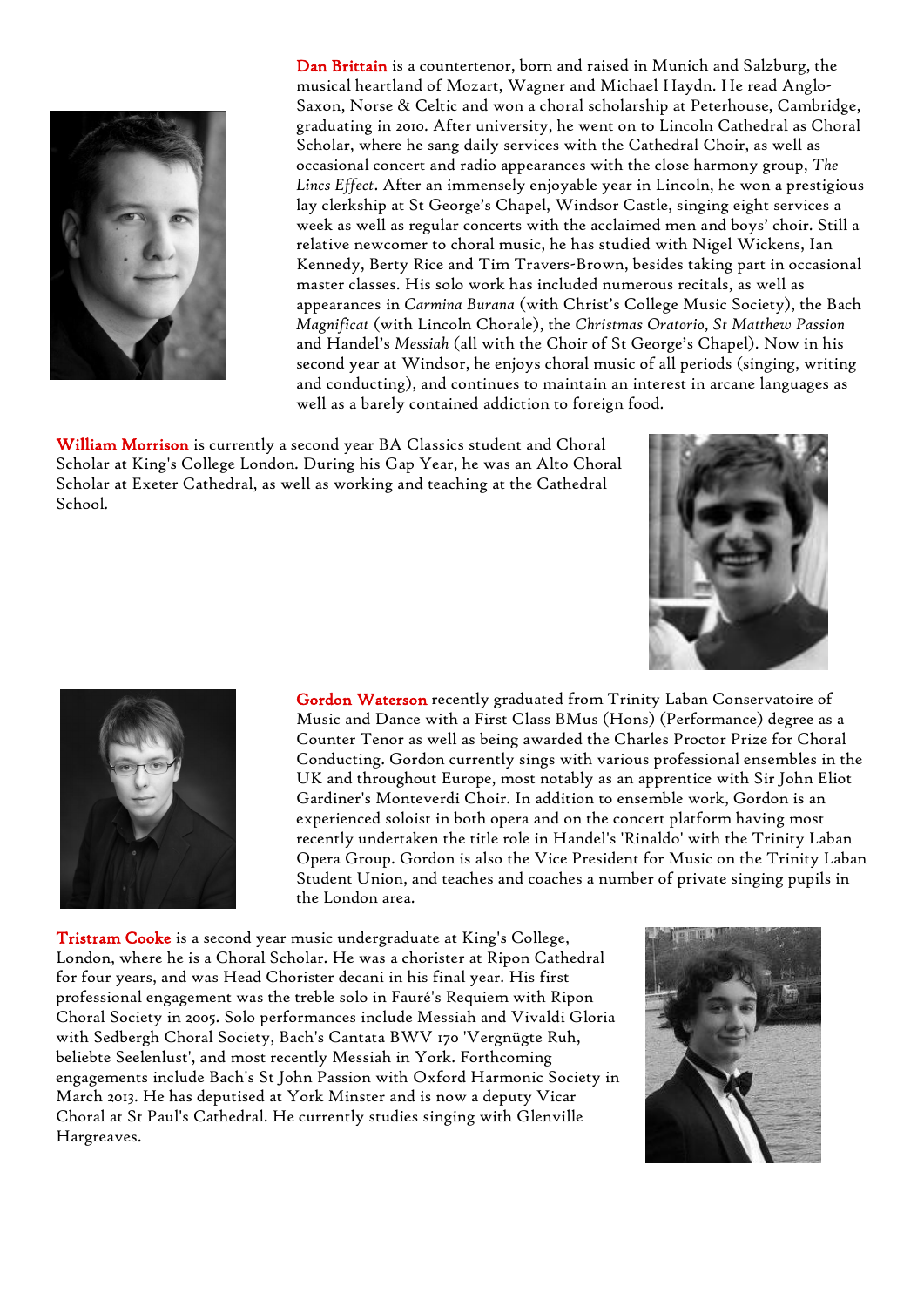

Miles Russell sings with the chapel choir of King's College London and is a Tenor at Holy Trinity Prince Consort Road. He studied Oboe at the Royal College of Music and is now studying Philosophy at King's College London.

Nicholas Wilson began his interest in early music while a Choral Scholar at Peterhouse, Cambridge. Since graduating, he has been singing Lieder as well as taking part in choral work with groups such as the Cambridge Cantata Consort.





 Thomas Drew is from Cleethorpes, Lincolnshire. He is a former head chorister at Grimsby Minster. He studied at the Junior Royal Academy of Music obtaining his ABRSM piano diploma.

He studies singing with John Wakefield at Trinity Laban Conservatoire of Music and is a TCM Trust Scholar at the Old Royal Naval College Chapel. Thomas also studies violin with Mayumi Fujikawa.

Last year he sang the role Nemorino, in L'elisir D'amore with Puzzle Piece Opera. He has toured with the Rodolfus Choir and successfully auditioned for Genesis 16. Recently he has taken part in a masterclass with James Gilchrist, and sang solos in The Creation under Nicholas Kraemer at St. John Smith Square.

Lawrence Halksworth has taken an active role in choral work from a young age. Starting as a chorister at first Christ Church Oxford and then St Georges Windsor at the age of eight he was given the opportunity to perform in venues such as the Royal Festival Hall and Barbican and at the wedding of Prince Charles and Camilla. He embarked on foreign tours to Oslo and then in his final year to New York, where he performed for the opening of the British memorial Garden and at the Waldorf Hotel. After winning a music scholarship to Radley College, Lawrence was given the opportunity to perform on a range of instruments including clarinet, saxophone and piano in Berlin, Paris, Barcelona and Tallinn. Lawrence has just completed his first term at the Royal Academy of Music studying as a Baritone under Mark Wildman on the undergraduate course.





Oscar Davies is currently studying History and French at Kings College London. He sings in the King's College Chapel Choir three times a week. Elsewhere, Oscar sings in the Rodolfus Choir and the National Youth Choir. He also plays the clarinet and is currently studying for his diploma.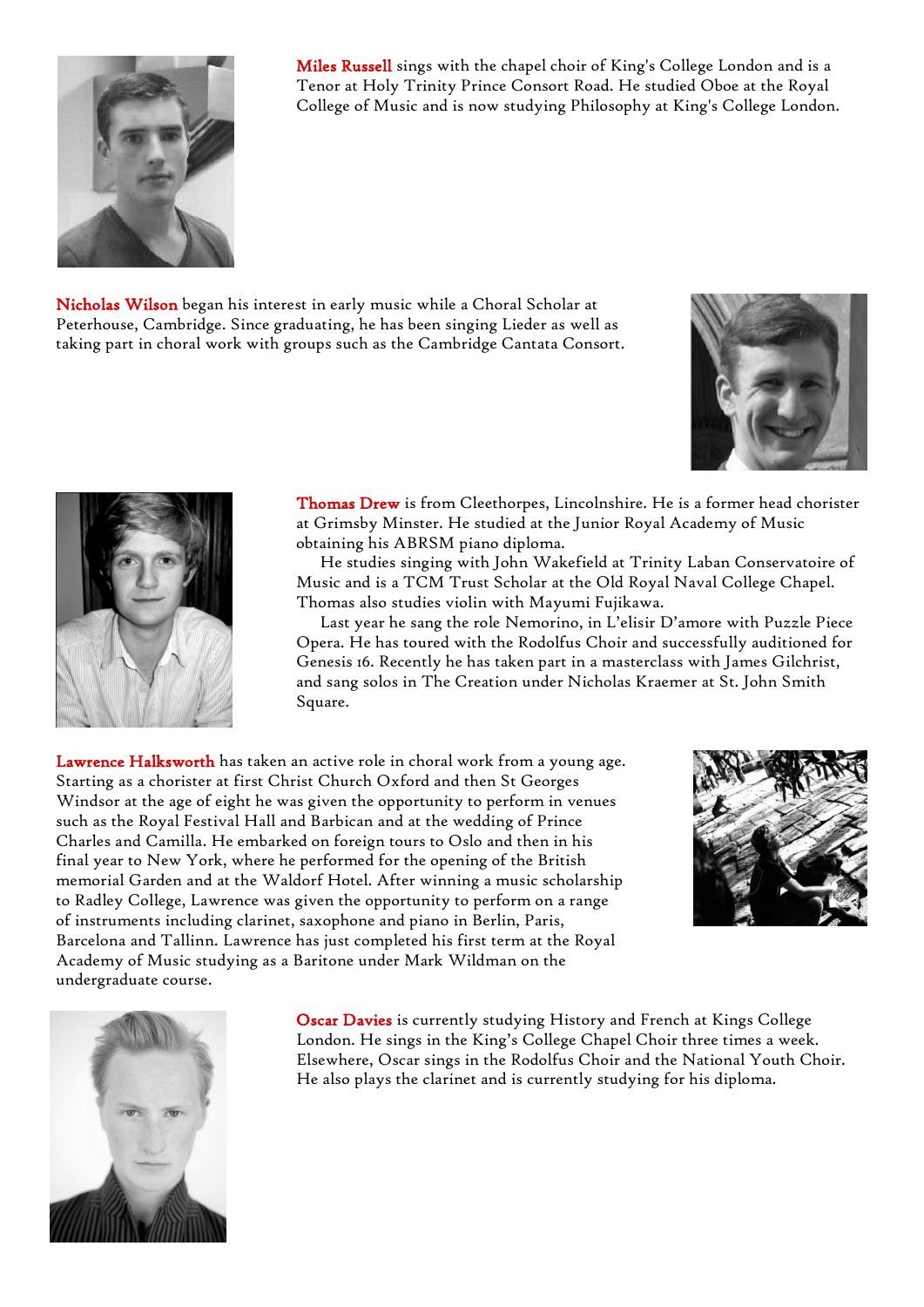William Hess started singing aged eight with Christ Church Cathedral Choir where he was a soloist on several recordings. Later he gained a Choral Scholarship at Peterhouse, Cambridge, under Matthew Dunn and Helen Smee, and where he was coached by Nigel Wickens. Following this he took a Choral Scholarship down under at Christchurch Cathedral in New Zealand, where he took part in several high profile concerts raising money to rebuild the Cathedral. Recently he has started work in London and hopes to be involved with as much choral music as possible.





 Chris Jeanes is an experienced solo and choral singer whose recent solo appearances have included the Beethoven Mass in C with the Bart's Academic Festival Choir and Orchestra and the title role in Carrisimi's 'Historia de Jephte' with *Voce Sanctis*. Chris is also an experienced church singer holding a choral scholarship whilst still at school at St Mary's Barnes and is currently on many church deputy lists in and around London including St Michael's, Cornhill, Chelsea Old Church and St George's Windsor. In his spare time, Chris is a keen fencer and is currently reading for a BSc in Chemistry at University College, London.